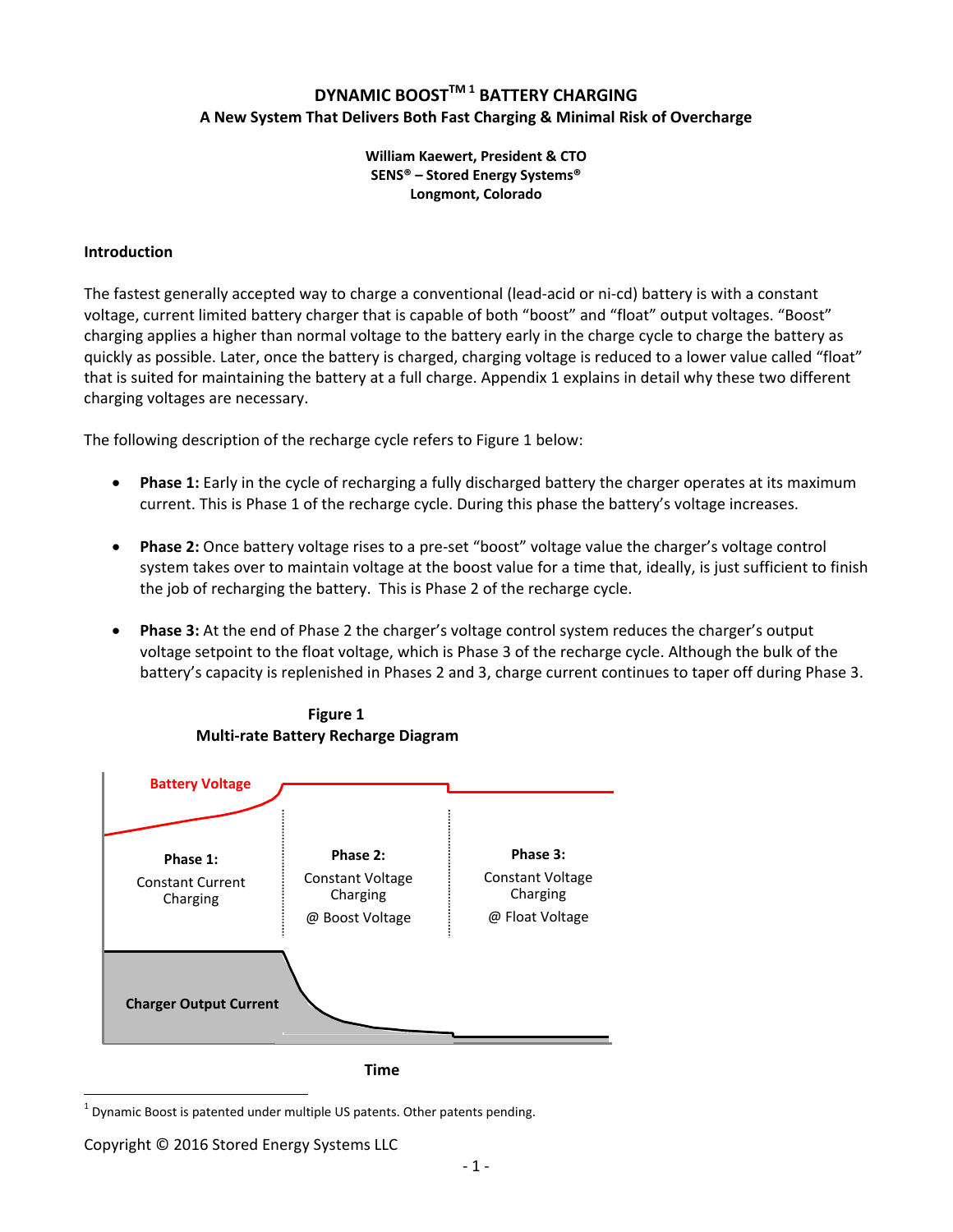# **What is the right duration of Phase 2?**

The duration of Phase 1 is determined by the battery's depth of discharge, the ratio of charger ampacity to battery capacity, and whether there are parasitic DC loads connected to the system. Although the duration of Phase 1 does vary, we are not concerned with this variation since, once the battery capacity, charger output and DC loads are installed, we have no means to change the duration of Phase 1.

The duration of Phase 2, however, is of great concern to us, because the elevated voltage at which the charger operates in Phase 2 has the ability to achieve either good (charging batteries faster), or bad (overcharging batteries and causing rapid water loss and shorter battery life). Phase 2 is the area where applying more knowledge and better technology can pay big dividends.

The charger needs to operate in the boost voltage mode just long enough for the battery to reach a high state of charge, but no longer. Too much time in boost mode overcharges the battery, causing excessive water loss, excessive emission of flammable hydrogen gas, accelerated grid corrosion and shorter battery life. Too little time in boost mode significantly extends charging time such that UL and NFPA mandated recharging performance might not be achieved.<sup>2</sup> In the case of some ni-cd batteries, insufficient boost charging prevents the battery from achieving its full rated capacity.

Unfortunately, there is no easy answer to how long the charger should operate in boost mode. The optimal solution changes each time the battery is charged. Differing depths of battery discharge, the health of the battery, the presence or absence of DC loads in parallel with the battery and charger, and differing ratios of battery capacity to charger output all affect how long the battery charger should remain in boost mode.

#### **Problems With Prior Automated Boost Control Methods**

Table 1 summarizes boost control methods, in order of oldest to newest. To understand the new Dynamic Boost system (Method E) we need to review why the other two more recent boost control systems, Methods C and D, are deficient.

 $\overline{a}$ 

 $<sup>2</sup>$  Battery charging performance in emergency generators and fire pumps is governed by the NEC, UL and NFPA standards. NFPA-110 and</sup> UL 1236 mandate that fully discharged batteries of Level 1 emergency generators must be fully recharged in less than 24 hours. UL 1236 includes specific tests to verify this performance.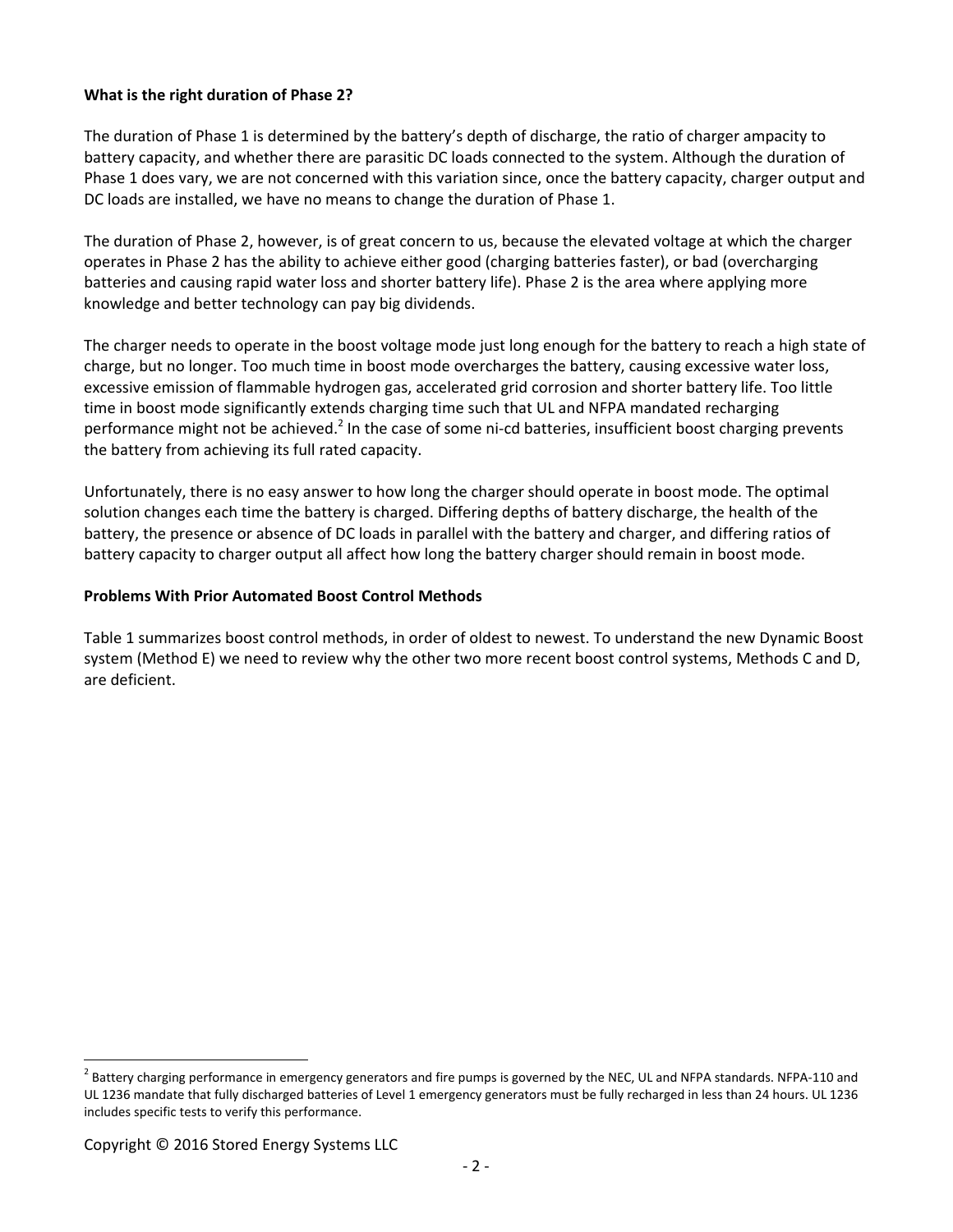| Table 1                                 |
|-----------------------------------------|
| Summary of Boost Charge Control Systems |

|   | <b>Method</b>        | <b>Termination</b>   | Pro                        | Con                                                 |
|---|----------------------|----------------------|----------------------------|-----------------------------------------------------|
| А | Toggle switch        | Manual by human      | None                       | Human controlled. Accurate operation is             |
|   |                      | operator             |                            | impossible, as operator can forget to turn on or    |
|   |                      |                      |                            | off boost.                                          |
| B | Manually initiated   | Automatic, based on  | Improvement over toggle    | Boost duration is set by operator, who has no       |
|   | timer                | timer setting        | switch because boost       | way to determine correct boost time.                |
|   |                      |                      | termination is automatic.  |                                                     |
| C | Automatic timer      | Automatic, based on  | Improves over manual       | Operates correctly only under one use case. All     |
|   |                      | pre-programmed       | timer because boost is     | other use cases are suboptimal and cause the        |
|   |                      | time                 | initiated automatically.   | battery to be either overcharged after a partial    |
|   |                      |                      |                            | discharge, or charged more slowly than optimal      |
|   |                      |                      |                            | when there is a large connected load or after a     |
|   |                      |                      |                            | full discharge.                                     |
| D | Current-sensing      | Automatic, based on  | Improves over automatic    | Operates correctly only under one use case. All     |
|   | automatic initiation | charger output       | timer because termination  | other use cases are suboptimal. The addition of     |
|   | and termination      | current dropping     | is made dynamically based  | DC loads can cause the charger to remain in         |
|   |                      | below a pre-         | on current demanded of     | boost too long, unless the charger is programmed    |
|   |                      | determined           | charger                    | with loads in $mind - in$ which case boost          |
|   |                      | threshold            |                            | terminates too soon when there is no DC load        |
| E | Dynamic Boost™       | Automatic, based on  | Improves over current-     | None. Charging system is not fooled by changes      |
|   |                      | charger current and  | sensing automatic system   | in DC load, battery capacity, depth of discharge or |
|   |                      | analysis of charging | because termination        | battery age                                         |
|   |                      | performance          | decision takes all factors |                                                     |
|   |                      |                      | into account               |                                                     |

Shortcomings of automatic boost timers (Method C) and current-sensing automatic systems (Method D)<sup>3</sup> In the automatic timer control scheme the duration of boost charger is pre-programmed into the charger's control system. Chargers equipped with automatic boost timers may, under very specific circumstances, provide just the right duration of boost charging. Under all other circumstances, however, such as a different depth of discharge, or when the connected DC load changes, the pre‐programmed and fixed boost time will be either too long or too short. As a result, most recharge cycles will either overcharge the battery or charge it much more slowly than possible with a more sophisticated control system. Over the course of a battery's lifetime, the conditions it faces will change. Changing conditions guarantee that chargers employing automatic boost timers will at times both overcharge the battery and, at other times, charge it too slowly. In other words, automatic timers assure both shortened battery life and inadequate state of charge sometimes. Unfortunately, these two conditions do not average out; undercharging a battery does not undo the damage done by prior overcharge.

Method D, current-demand controlled automatic boost, is more advanced than the automatic timer because the duration of boost charging is not pre‐programmed. Instead, the charger automatically adjusts the duration of boost charging to differing depths of battery discharge. This system, however, is not foolproof. The only information available to the charger is current demand, which the charger uses as a proxy for the battery's state of charge. Adding a DC load ‐‐ as in increasingly occurring with gensets ‐‐ to a charging cycle using this approach fools the charger because the charger's control system cannot differentiate between current demanded by the battery or by the DC load. Adding a DC load thus causes the charger to operate at boost voltage longer than the charger would if there were no DC load. As with the automatic timer, the consequence of this relatively simple control scheme is batteries that are either overcharged, or that are charged more slowly than possible with a more sophisticated system.

 $\overline{a}$ 

<sup>&</sup>lt;sup>3</sup> Manual boost control schemes (Methods A and B) deliver worse performance than even the crudest automatic systems, and should be avoided.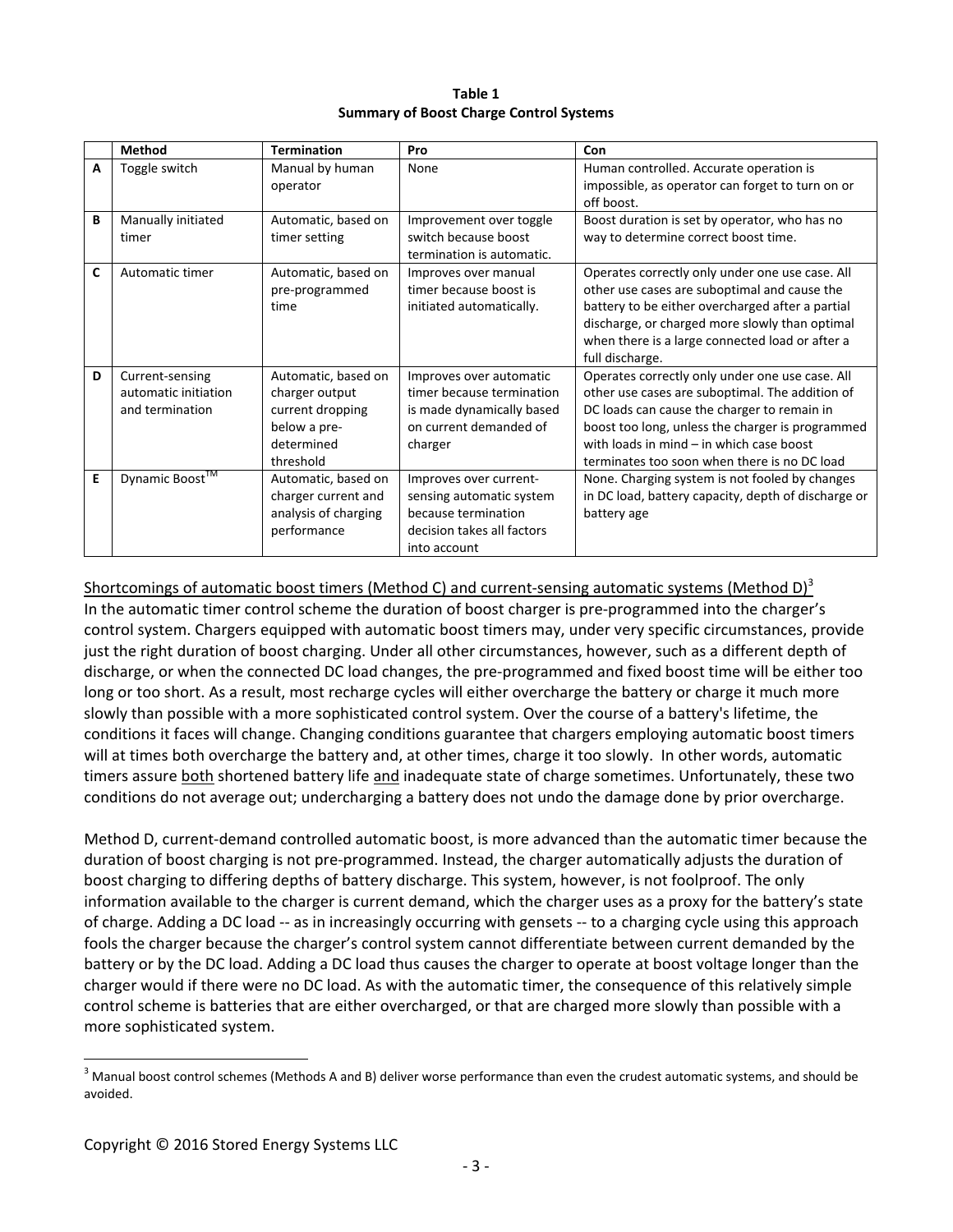The problems inherent with both automatic timers and current controlled automatic boost systems force designers of chargers employing these systems to choose between aggressive recharge profiles that optimize charging speed under ideal conditions, or less aggressive charge profiles that result in slower charging, but improve battery safety and longevity. The former choice typically results in overcharged, short-lived batteries. The latter choice typically results in slower charging than ideal, putting the next engine start at risk.

Dynamic Boost (Method E) overcomes the shortcomings of both these systems.

### **What Is Dynamic Boost, and Why Does It Work?**

As with the current‐controlled automatic boost system, Dynamic Boost includes no pre‐programmed boost timer. Unlike the current‐controlled automatic boost system, however, Dynamic Boost automatically adjusts boost duration to take into account differing parasitic DC loads and other variables discussed above.

The principle behind Dynamic Boost is simple and straightforward. Refer back to Figure 1. For each and every recharge cycle, Dynamic Boost measures how long the charger operates in current limit (Phase 1), and retains this information in its memory. Once the charger transitions from Phase 1 to Phase 2, the charger maintains boost voltage for a ratio of the time that it remembers operating in Phase 1. In other words, the longer the charger operates in Phase 1, the longer it operates in Phase 2, before reverting to float voltage (Phase 3).

The following examples illustrate how Dynamic Boost adapts to changing conditions:

- When a battery is only partially discharged the transition from Phase 2 to Phase 3 should occur sooner than would be optimal if the battery were fully discharged beforehand. This is because fewer ampere‐ hours need to be returned to a partially discharged battery than a fully discharged one. Dynamic Boost recognizes and adapts to a more shallowly discharged battery because the duration of Phase 1 of a shallowly discharged battery will naturally be shorter than with a battery that had been fully discharged. Dynamic Boost measures the relatively shorter duration of Phase 1 and shortens Phase 2 accordingly.
- When DC loads are attached in parallel to a given battery and charger, and the battery must be recharged, the duration of both Phases 1 and 2 must become longer than if there were no attached load. This is because the DC loads are consuming some of the charger's capacity, leaving less capacity to charge the battery. The time to achieve full recharge must therefore increase. Dynamic Boost recognizes and adapts to the DC load because it measures an increase in the duration of Phase 1. This causes the charger to lengthen the duration of Phase 2.

Because most modern systems experience variation of both the connected DC loads current and battery depth of discharge, it should be clear that chargers equipped with Dynamic Boost deliver more accurate real‐world charging results than earlier generation chargers. "More accurate charging" means faster charging with lower risk of overcharge for every recharge cycle.

The benefits of more accurate charging enabled by Dynamic Boost include a more reliable battery‐backed application, reduced need for battery maintenance, lower risk of premature battery failure, longer battery life and lower costs.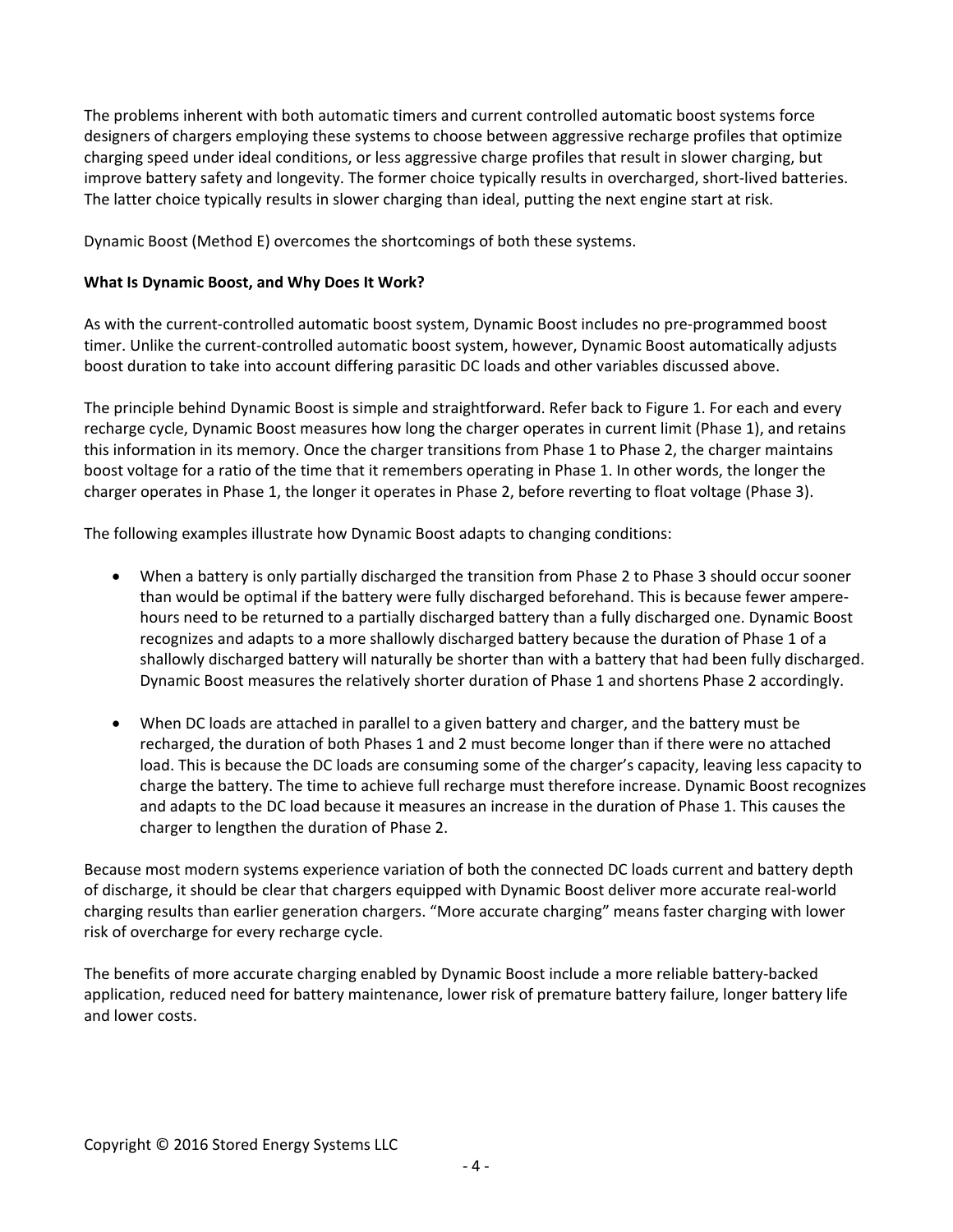# **APPENDIX 2 Review of Charging Basics – Why Boost Charging is Necessary**

The following example helps illustrate two facts about reducing battery recharge time:

- Cutting recharge time in half is more complex than using a charger that delivers twice as many amperes.
- Multi-rate charging is necessary when attempting to charge quickly.

Because no battery materials are superconducting, and because ions must physically move through the battery, all batteries to some degree resist current flow. Therefore any storage battery can be thought of as an ideal battery in series with electrical resistance. Assume in the example below that ideal battery  $E_B$  is connected in series with resistance  $R_B$ .



We will compare the battery's state of charge when it is charged with a 20A charger versus a 40A charger. We assume for purposes of this example that  $R_B$  is .001 ohms (this is an oversimplified value as the internal resistance will vary with type of cell and state‐of‐charge). The equation below states that a voltage applied to an ideal battery ( $E_B$ ) equals the voltage delivered by the charger at the battery terminals, minus the voltage lost in the battery's internal resistance  $(R_B)$  as heat.

If we apply a charge current of 20 amps that is voltage limited to 2.25 volts/cell, E<sub>B</sub> (which corresponds to the state of charge of the battery) will be:

```
2.25 = E_B + (20 * R_B)2.25 = E_B + (20^* .001)2.25 = E_B + (.02)2.23 = E_{\rm B}
```
When charged by the 20A charger, the ideal battery sees 2.23 volts/cell.

If we apply a charge current of **40 amps** that is voltage limited to 2.25 volts/cell,  $E_B$  will be:

```
2.25 = E_B + (40^* R_B)2.25 = E_B + (40^* .001)2.25 = E_B + (.04)2.21 = E_B
```
When charged by the 40A charger, the ideal battery sees 2.21 volts/cell. At this voltage the ideal battery is able to accept less current than it would at 2.23 volts/cell. In other words it will take longer to recharge the battery at 2.21 volts/cell than it would at 2.23 volts/cell.

In other words, although doubling charging current reduces charging time, it cannot cut charging time in half because the battery's resistance converts a portion of the additional charging current into waste heat.

In fact, this model understates the problem of resistance losses, because it does not include the significant resistance of cables that connect the charger to the battery. The comparison shows that in order to fully exploit

Copyright © 2016 Stored Energy Systems LLC